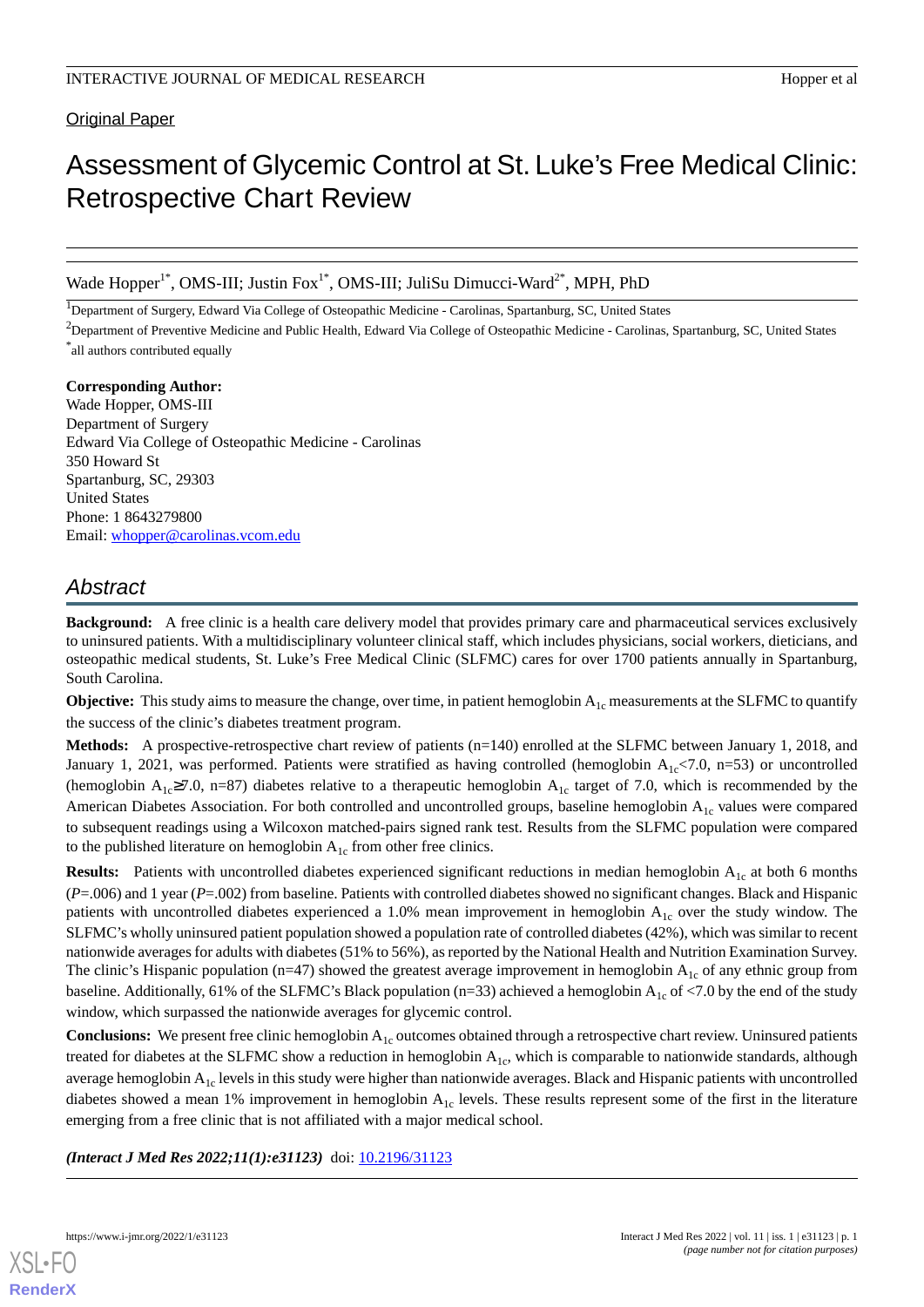## **KEYWORDS**

free clinic; glycemic control; underserved; uninsured; diabetes; health care delivery; treatment program

# *Introduction*

Free medical clinics are private nonprofit practices that provide a health care safety net for uninsured individuals in a community. Free clinics provide essential primary care services that include minimal paid staff and maximize the use of a volunteer clinical staff [\[1](#page-6-0)]. According to the Institute of Medicine, safety net practices are defined as "those providers that organize and deliver a significant level of health care and other needed services to uninsured, Medicaid, and other vulnerable patients" [[2](#page-7-0)-[4\]](#page-7-1). Free clinics seem to have arisen in response to specific populations' health care needs that are not satisfied by existing public or private programs [[5\]](#page-7-2). Approximately 1400 free clinics provide care to over 2 million Americans each year [\[5](#page-7-2)]. Free clinics rely on charitable donations and grants to fund their daily practices, as most free clinics receive no federal funding [\[1](#page-6-0),[6](#page-7-3)]. In 2020, the National Association of Free Clinics (NAFC) formalized quality-of-care standards for all member associations [[7](#page-7-4)]. Outcome reporting is becoming increasingly critical for individual free clinics to sustain growth through charitable donations.

An understanding of free clinic patients, practices, and outcomes can yield important insights into the efficacy of free clinics compared to that of other safety net institutions. Recent research by Julie Darnell has elucidated some commonalities across free clinics [[1](#page-6-0)[,5](#page-7-2)]. Namely, most of them are young: nearly 90% of existing free clinics were founded more recently than 2000 [[5\]](#page-7-2). Furthermore, almost all free clinics rely upon volunteer health practitioners to provide the bulk of their care [\[1](#page-6-0)]. Many outcome studies have been published, which outlined free clinics' management of chronic disease [\[8](#page-7-5)[-13](#page-7-6)]. Most publications in the free clinic sector represent student-ran, school-affiliated clinics. As entities, most free clinics have little to no incentive to publish outcomes data—after all, they do not receive government funding or participate in traditional insurance models. Moreover, reliance on volunteer staff places a human resources constraint on the publishing power of free clinics. This study represents one of the first of its kind to emerge from a free clinic that is not run by medical students.

The uninsured population is generally underrepresented in the medical literature. In 2019, over 26 million American adults—8.0% of the population—lacked health insurance [[14\]](#page-7-7). An estimated 13%-16% of South Carolina adults aged 18-64 years lacked health insurance as of 2019 [\[15](#page-7-8),[16\]](#page-7-9). It is known that being uninsured places people at risk for incurring health care–associated debt, thereby delaying treatment [[17\]](#page-7-10). Black and Hispanic people are overrepresented in the uninsured pool compared to the general population [\[18](#page-7-11)]. Despite the implementation of the Affordable Care Act, approximately 1 in 10 nonelderly Americans remained uninsured at the start of the 2020s [\[19](#page-7-12)]. Additionally, health concerns of the uninsured hold current relevance owing to the COVID-19–related economic shutdown in the United States. Health insurance in the United States is often tied to employment. Early during the COVID-19 pandemic, unemployment claims peaked in April

[XSL](http://www.w3.org/Style/XSL)•FO **[RenderX](http://www.renderx.com/)** 2020 at 36.5 million—14.7% of the population—and the largest figure observed since such records began [\[20](#page-7-13),[21\]](#page-7-14). Because free clinics exclusively serve the uninsured, research in this sector helps characterize the health behaviors and outcomes of uninsured Americans.

In 2020, St. Luke's Free Medical Clinic (SLFMC) enrolled 1700 patients and averaged about 140 visits per week (personal communication from Patricia Whitney, SLFMC clinic director, May 2021). Of these 1700 patients, 920 (54%) were non-White. The clinic annually receives over 7000 hours of help from over 50 clinical volunteers, including physicians, mid-level practitioners, nurses, pharmacists, social workers, and a dietician. Patients generally see the same providers on a recurring basis, and this facilitates long-term clinical relationships. There are two clusters of food deserts in Spartanburg which span 8 of the city's 20 census tracts [[22\]](#page-7-15). The SLFMC provides a food bank and transportation assistance to patients with needs in those areas. The SLFMC's licensed dispensing pharmacy is stocked with a wide variety of generic medications, and in 2020, upward of US \$6 million worth of medications were provided by the clinic at no or minimal cost to patients. Further, of note, the SLFMC provides in-house language interpretation and translation services. Some of the clinic's 334 Hispanic patients exclusively speak Spanish, and language assistance played a part in over 300 visits in 2020.

The SLFMC's patients apply for and are awarded contracts of care based on financial need. Patients may continue receiving care so long as they lack health insurance—if a patient becomes old enough to qualify for Medicare, for example, or if a patient finds insurance through an employer, then the SLFMC will rotate that patient out of their care to free up space for awaiting applicants. Type 2 diabetes mellitus (T2DM) is the most prevalent diagnosis at the SLFMC. SLFMC patients diagnosed with T2DM often have a few other diagnoses for which they are receiving appropriate care. Patients usually see the same physician or nurse practitioner on a recurring basis. Psychiatrists, dieticians, and social workers are also involved in diabetes care teams. Patients with diabetes receive counseling in accordance with the Association of Diabetes Care and Education Specialists' ADCES7 Self-Care Behaviors guidelines. Diabetes-specific pharmacotherapy was initiated as seen fit per practitioner. Finally, diabetes-specific follow-up visits typically occur every 3 to 6 months depending on the patient's glycemic control.

This study attempts to answer a handful of questions: what is the quality of diabetes care at the SLFMC as measured by glycemic control over time? With respect to hemoglobin  $A_{1c}$ , how does treatment at the SLFMC measurably compare to that provided by other free clinics? How do hemoglobin  $A_{1c}$  levels at the SLFMC compare to nationwide averages? Finally, do the clinic's hemoglobin  $A_{1c}$  outcomes differ depending on race or Hispanic ethnicity?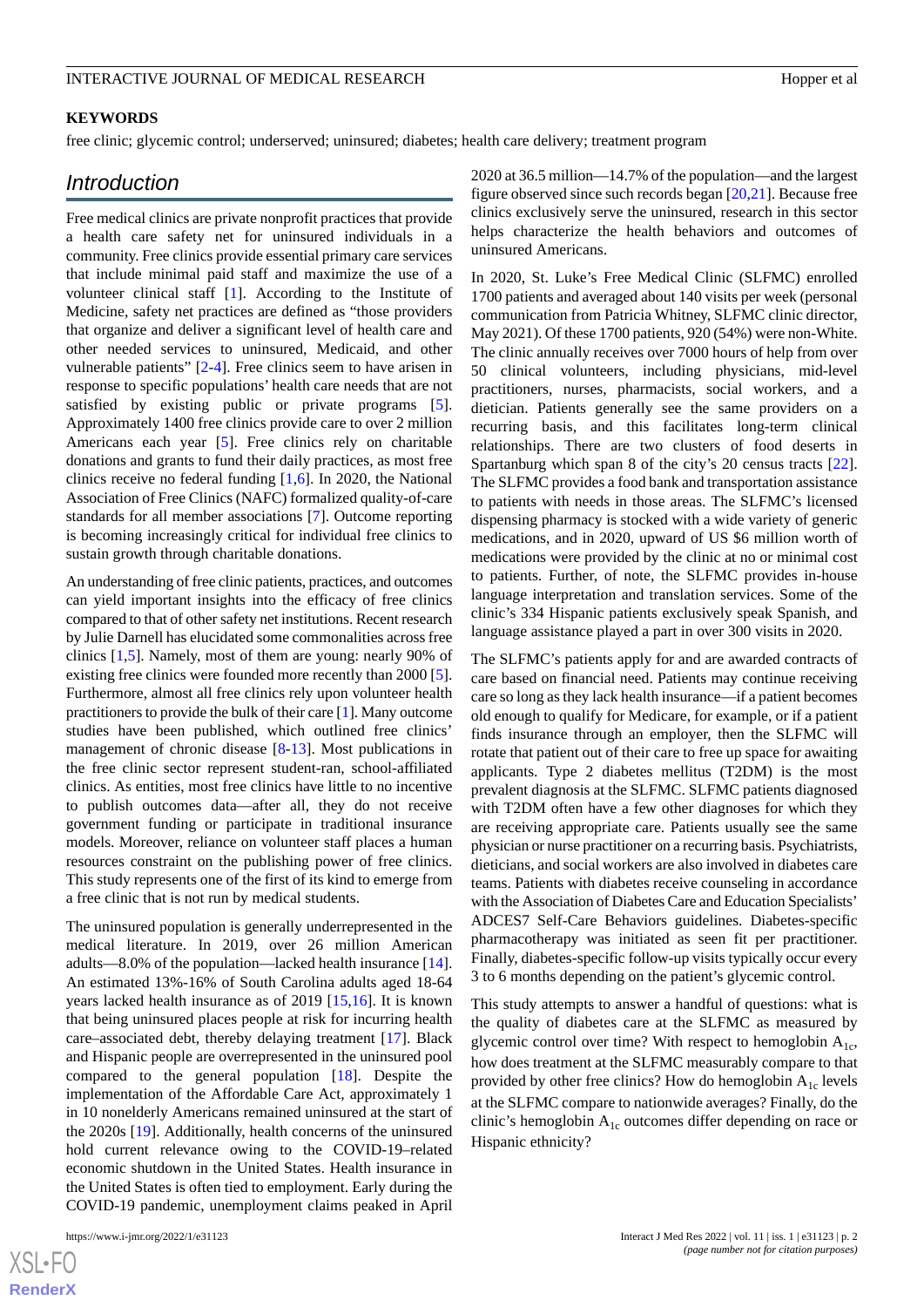# *Methods*

#### **Methods Overview**

Study methods were approved by the institutional review board at Edward Via College of Osteopathic Medicine. A retrospective chart review was used to gather data. This method is well-established in free clinic literature as being a cost- and time-efficient means of reporting outcomes and comparing them to existing professional standards [[8-](#page-7-5)[13\]](#page-7-6). The use of hemoglobin  $A_{1c}$  as a diabetes quality-of-care metric is endorsed by the US government and the American Diabetes Association (ADA) [[23](#page-7-16)[-25](#page-7-17)]. Hemoglobin  $A_{1c}$  is an indicator of 3-month average blood glucose as well as a predictor of diabetes-related morbidity and microvascular complications [[26-](#page-8-0)[28\]](#page-8-1). The ADA endorses a hemoglobin  $A_{1c}$  threshold of 7.0 as being appropriate for most adults [\[23](#page-7-16)].

#### **Study Population**

All patients' medical charts at the SLFMC between January 1, 2018, and January 1, 2021, were screened for a diagnosis of T2DM. Inclusion criteria were as follows: (1) a diagnosis of diabetes, prediabetes, hyperglycemia, or metabolic syndrome; and (2) two or more different hemoglobin  $A_{1c}$  levels documented, with at least 6 months between the first and last recorded hemoglobin  $A_{1c}$  levels. Patients with a documented pregnancy within the study timeframe were excluded owing to the potential confounding effect of gestational diabetes. Patients with diabetes were stratified into two groups: controlled (baseline hemoglobin  $A_{1c}$ <7.0) and uncontrolled (baseline hemoglobin A<sub>1c</sub>≥7.0) [[12](#page-7-18)[,13](#page-7-6)]. Stratification was essential because the two groups have two different therapeutic goals: the goal when treating controlled diabetes is to maintain hemoglobin  $A_{1c}$  levels under 7.0, while the goal when treating uncontrolled diabetes is to reduce hemoglobin  $A_{1c}$  levels to <7.0 [[23\]](#page-7-16).

#### **Data Collection**

All available descriptive data and hemoglobin  $A_{1c}$ readings—including dates—for individual patients were transcribed from a hard copy medical record into Microsoft Excel. Descriptive data included age, gender, race/ethnicity, and BMI. Smoking status and the presence of concomitant diagnosis with essential hypertension (ICD-10-CM I10) were also recorded. Characteristics of the SLFMC sample were compared to data from Spartanburg County to explore what kinds of patients the SLFMC attracts [\[29](#page-8-2)[,30](#page-8-3)]. Baseline hemoglobin  $A_{1c}$  values were defined as each patient's first recorded hemoglobin  $A_{1c}$  value within the study window. To facilitate comparison, subsequent hemoglobin  $A_{1c}$  values of each patient were rounded to either 6 months, 1 year, or 2 years from baseline. The baseline hemoglobin  $A_{1c}$  value was also used to sort individuals into 1 of 2 groups on the basis of whether they had controlled (hemoglobin  $A_{1c}$ <7.0) diabetes or uncontrolled (hemoglobin  $A_{1c} \ge 7.0$ ) diabetes relative to a best-practice hemoglobin  $A_{1c}$  treatment goal of 7.0, as recommended by the ADA [[23\]](#page-7-16). Finally, each patient's most

recent hemoglobin  $A_{1c}$  values within the study timeframe were recorded. The most recent hemoglobin  $A_{1c}$  value on file was necessary for comparing treatment efficacy because not all patients received treatment for the same duration—some of the participants enrolled at the SLFMC in the middle of the study's timeframe, and some patients also left the clinic outright or aged out into Medicare.

#### **Outcomes**

The primary outcome measured per individual was the net change in hemoglobin  $A_{1c}$  ( $\triangle A_{1c}$ ) from baseline to the most recent visit on record. At the group level, successful treatment was defined as maintenance of hemoglobin  $A_{1c}$  in patients with controlled diabetes and reduction in hemoglobin  $A_{1c}$  in those with uncontrolled diabetes. The primary outcome measured per group was median hemoglobin  $A_{1c}$ . Finally, the success of the SLFMC diabetes treatment program was assessed by stratifying the clinic's  $A_{1c}$  outcomes into three tiers of <7.0, 7.0-8.0, and >8.0. Proportions of patients within each range were compared to the hemoglobin  $A_{1c}$  data from various populations in the recent literature.

#### **Statistical Analysis**

A Wilcoxon matched-pairs signed rank test was performed for the median group's hemoglobin  $A_{1c}$  outcomes (controlled vs uncontrolled diabetes). The hemoglobin  $A_{1c}$  distribution was expected to show a skew, so the median value was chosen over the mean value to dampen the influence of outliers. A Bonferroni-Dunn post-test was applied to the resultant *P* values to standardize them to a single significance level (a) per group. Between-group medians, *P* values of <.05 were considered significant. Graphs were generated using GraphPad Prism (version 9; GraphPad Software, Inc).

# *Results*

This study examined 140 individuals who had the clinical diagnosis of T2DM and were treated at the SLFMC. Of them, 38% (n=53) of patients had controlled diabetes and 62% (n=87) had uncontrolled diabetes at baseline. A demographic profile  $(n=140)$  is detailed in [Table 1](#page-3-0). The study group had a high proportion of Hispanic patients (34%) and a low proportion of Caucasian patients (41%) compared to county data (7% and 73%, respectively). High rates of comorbid obesity (61%) and hypertension (74%) were also observed at rates of nearly twice the local prevalence for these diagnoses. The mean hemoglobin  $A_{1c}$  value at baseline was 8.3 (SD 2.5). The distribution of hemoglobin  $A_{1c}$  values at baseline is presented in [Figure 1.](#page-3-1)

As a group, patients with controlled diabetes were defined by a baseline hemoglobin  $A_{1c}$  value of <7.0. According to the most recent observations, 75% of the patients with controlled diabetes remained controlled hemoglobin  $A_{1c}$  values and 25% experienced increases in hemoglobin  $A_{1c}$  values, which transitioned them to the uncontrolled category [\(Table 2\)](#page-4-0). Conversely, patients with uncontrolled diabetes were defined by baseline hemoglobin  $A_{1c}$  values of ≥7.0. At 1 year from baseline, 25% of patients with uncontrolled diabetes experienced

[XSL](http://www.w3.org/Style/XSL)•FO **[RenderX](http://www.renderx.com/)**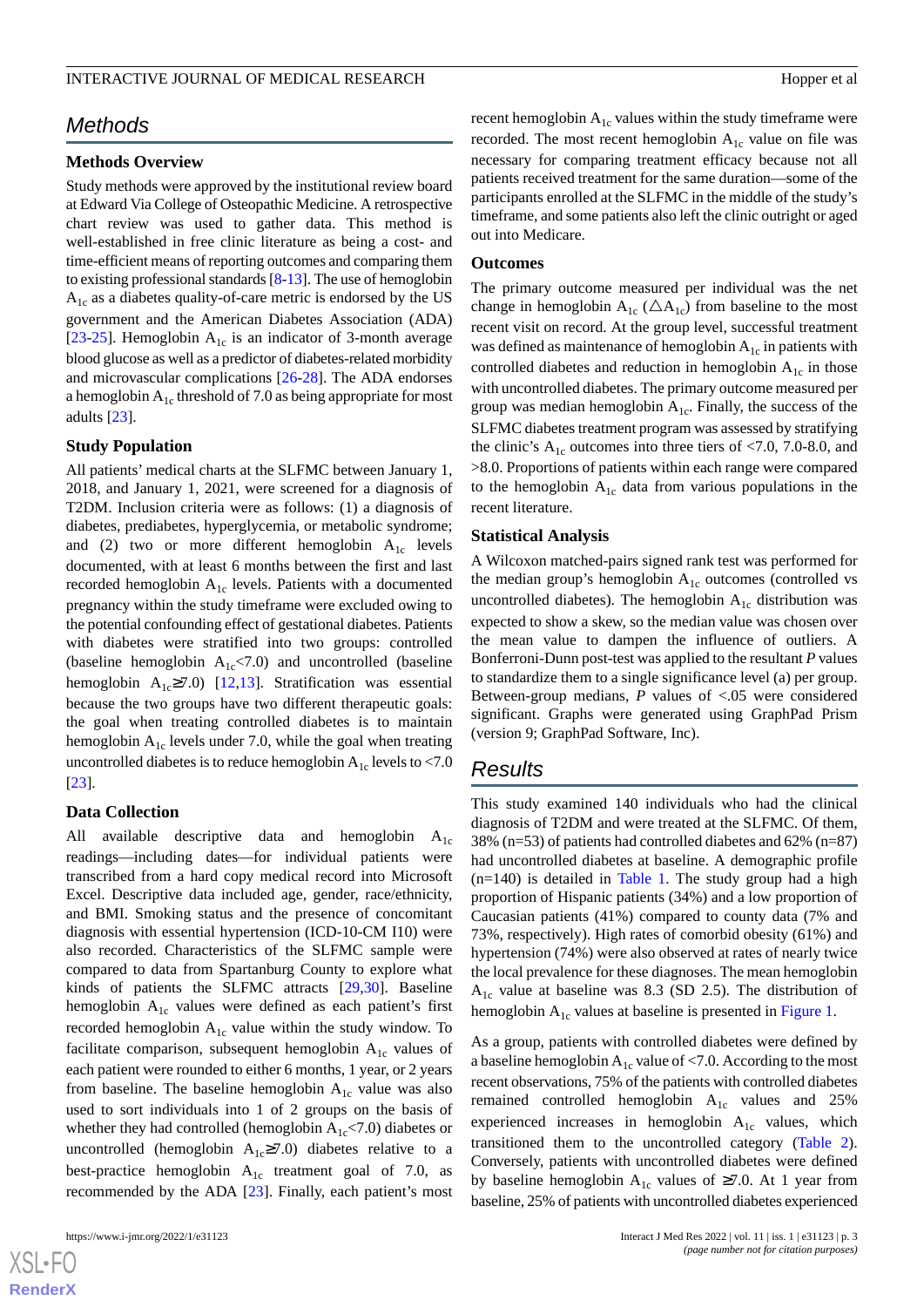reductions in hemoglobin  $A_{1c}$  values, which transitioned them to the controlled category. This proportion declined over time to 21% according to most recent data.

Patients with uncontrolled diabetes experienced a significant reduction in median hemoglobin  $A_{1c}$  values at both 6 months (*P*=.006) and 1 year (*P*=.002) from baseline [\(Figure 2A](#page-4-1)). Within this group, both mean and median hemoglobin  $A_{1c}$  values

decreased compared to baseline at every measurement interval. Patients with controlled diabetes showed no significant changes in median hemoglobin  $A_{1c}$  values ([Figure 2](#page-4-1)B). Within this group, both mean and median hemoglobin  $A_{1c}$  values increased compared to baseline at every measurement interval. These data support the hypotheses that patients with uncontrolled diabetes would experience significant changes in median hemoglobin  $A_{1c}$  values, whereas those with controlled diabetes would not.

<span id="page-3-0"></span>**Table 1.** Patient demographics.

| Characteristics                                         | St. Luke's Free Medical Clinic $(N=140)$ | Spartanburg County [24,25] |  |
|---------------------------------------------------------|------------------------------------------|----------------------------|--|
| Age (years), mean (SD)                                  | 52.4(10.2)                               | $\mathbf{a}$               |  |
| Sex, $n$ $(\%)$                                         |                                          |                            |  |
| Male                                                    | 62(44)                                   | $-$ (48)                   |  |
| Female                                                  | 78 (56)                                  | $- (52)$                   |  |
| Race, $n$ $%$                                           |                                          |                            |  |
| White                                                   | 57(41)                                   | $-(73)$                    |  |
| Hispanic                                                | 48 (34)                                  | $- (7)$                    |  |
| <b>Black</b>                                            | 32(23)                                   | $- (21)$                   |  |
| Asian                                                   | 3(2)                                     | $- (2)$                    |  |
| Baseline hemoglobin $A_{1c}$ (%), mean (SD)             | 8.3(2.5)                                 |                            |  |
| Hemoglobin $A_{1c}$ readings per patient (%), mean (SD) | 2.7(0.9)                                 |                            |  |
| BMI ( $\text{kg/m}^2$ ), mean (SD)                      | 33.6(8.6)                                |                            |  |
| Obesity, $n$ $(\%)$                                     | 85(61)                                   | $- (32)$                   |  |
| Hypertension, $n$ $(\%)$                                | 104(74)                                  | $- (37)$                   |  |
| Smoking tobacco use, n (%)                              | 49 (35)                                  | $-$ (35)                   |  |

<span id="page-3-1"></span><sup>a</sup>—: not available.

Figure 1. Baseline hemoglobin A<sub>1c</sub> values for all 140 patients ranged from 4.4 to 15.8. Columns indicate ranges centered at the halfway point of each integer; column at 5, for example, contains all baseline hemoglobin  $A_{1c}$  values between 5 and 5.99. The number of patients within each hemoglobin A1c range at baseline is indicated in red above each column.



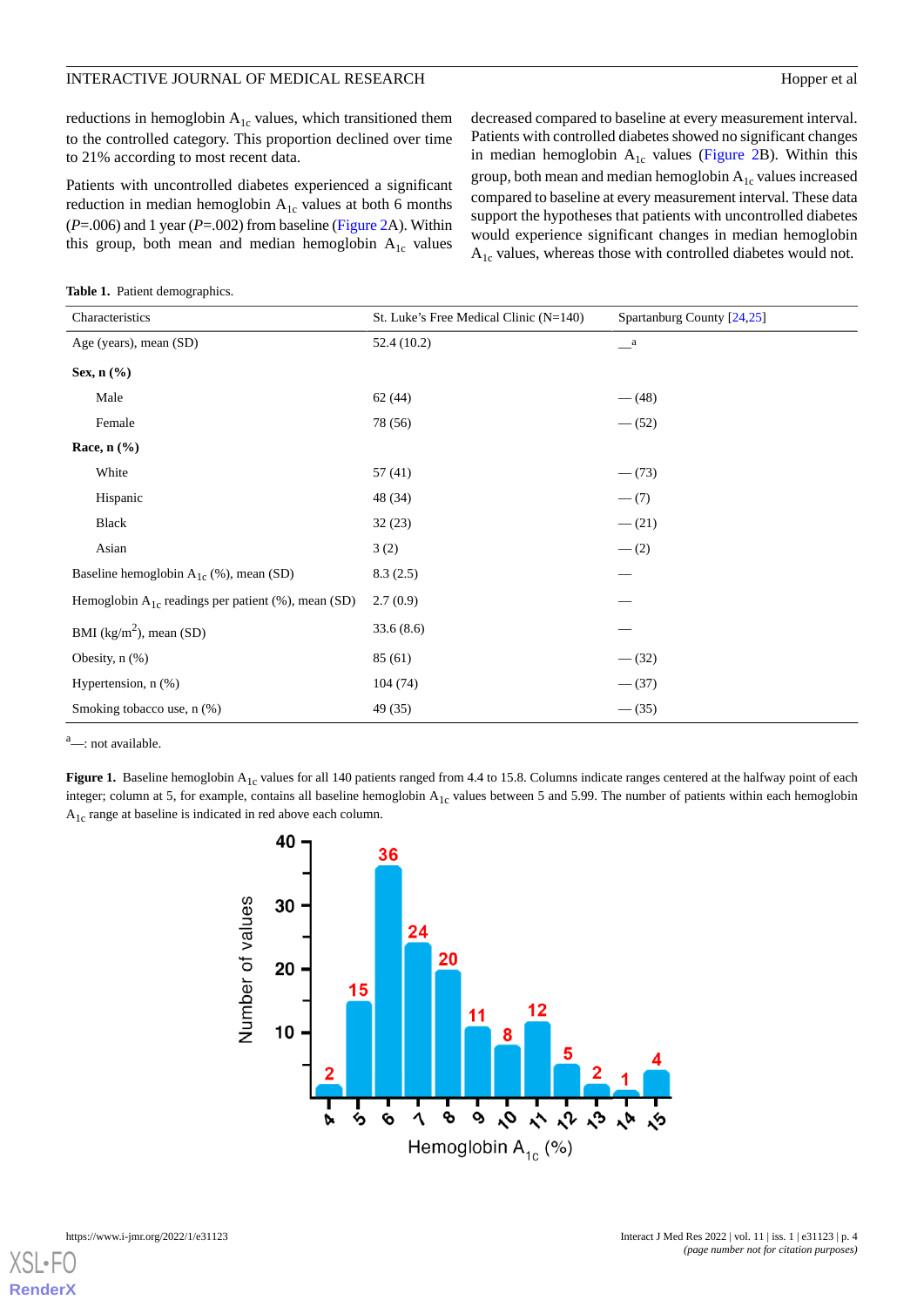<span id="page-4-0"></span>

|  | <b>Table 2.</b> Hemoglobin $A_{1c}$ goal <sup>a</sup> achievement. |  |  |
|--|--------------------------------------------------------------------|--|--|
|--|--------------------------------------------------------------------|--|--|

| Time point  | Controlled diabetes, n (%) | Uncontrolled diabetes, $n$ $%$ ) |  |  |
|-------------|----------------------------|----------------------------------|--|--|
| Baseline    | 53 (100)                   | 87(0)                            |  |  |
| 6 months    | 32(85)                     | 55(20)                           |  |  |
| l year      | 31(77)                     | 53(25)                           |  |  |
| Most recent | 53 (75)                    | 87(21)                           |  |  |

<sup>a</sup> Proportion of patients who achieved a hemoglobin  $A_{1c}$  value of <7.0 at the aforementioned intervals relative to baseline. The sample size of each patient group is reported, followed by (in parentheses) the percentage of patients per sample achieving adequate glycemic control. For example, there were 55 patients with controlled diabetes who had hemoglobin  $A_{1c}$  data at 6 months from baseline. Of these 55 patients, 85% had a hemoglobin  $A_{1c}$ value of <7.0 at this time.

<span id="page-4-1"></span>**Figure 2.** Boxes represent IQRs (25th-75th percentile) of hemoglobin A<sub>1c</sub> values from patients with uncontrolled type 2 diabetes mellitus (A; left panel) and controlled type 2 diabetes mellitus (B; right panel) at baseline. Whiskers indicate 2 SDs from mean values (5%-95%). Lines within boxes represent median values. The "+" sign indicates mean values. Open dots represent outliers 2 SDs from the mean. \*\**P*=.006 \*\*\**P*=.002.





Glycemic control data were further stratified by race and Hispanic origin [\(Table 3](#page-5-0)). The clinic's Hispanic population initially had the highest mean hemoglobin  $A_{1c}$  values among all demographic groups (8.6%) and had the greatest reduction in mean  $\Delta A_{1c}$  (–0.6) across groups. White patients experienced the poorest response to treatment with a mean  $\Delta A_{1c}$  of +0.2. The clinic's Black population showed the highest rate of glycemic control (48% at baseline and 61% most recently).

Follow-up was measured as the percentage of patients in each group with a recorded hemoglobin  $A_{1c}$  value at 6 months and at 1 year. Patients with controlled diabetes had almost the same follow-up hemoglobin  $A_{1c}$  testing rates (63% at 6 months and 61% at 1 year) as patients with uncontrolled diabetes (61% at 6 months and 58% at 1 year). Follow-up rates did not differ significantly on the basis of gender, race, or Hispanic origin.

SLFMC data were compared to those of studies that similarly measured hemoglobin  $A_{1c}$  levels within target populations. The National Health and Nutrition Examination Survey (NHANES) generates samples with the intent of accurately representing the American adult population. Also included are 3 studies that reported posttreatment measures from student-run free clinics affiliated with 3 different medical schools. Rates of glycemic control at the SLFMC were superior to those observed at other

[XSL](http://www.w3.org/Style/XSL)•FO **[RenderX](http://www.renderx.com/)**

free clinics and within 10% of 2 recently reported nationwide averages.

Finally, the rate at which the study group achieved controlled diabetes (hemoglobin  $A_{1c}$ <7.0) was calculated at baseline and from the most recent available data ([Table 4](#page-5-1)). Initially, 38% of the SLFMC patients had controlled diabetes; this proportion rose to 42% by the end of the study. The outcomes observed at the SLFMC were compared to similar hemoglobin  $A_{1c}$  data sets gathered from a literature review. Rates of control at the SLFMC were within 10% of two recent NHANES samples reported by Ali et al and Carls et al [\[31](#page-8-4)[,32](#page-8-5)]. A more recent NHANES sample reported by Fang [[33\]](#page-8-6) showed a 56% rate of glycemic control. Beyond the nationwide data sets, the SLFMC outcomes were also compared to those published by three different student-run free clinics in various parts of the country. All these free clinic studies used similar methods and reported stratified posttreatment glycemic control data [\[12](#page-7-18),[13\]](#page-7-6). The glycemic control rate of the SLFMC exceeded all posttreatment hemoglobin  $A_{1c}$  control rates in the free clinic literature, but the SLFMC population displayed a lower mean hemoglobin  $A_{1c}$  at baseline than did the included clinics [[12](#page-7-18)[,13](#page-7-6)]. The stratified data reported from other free clinics represents posttreatment (rather than baseline) hemoglobin  $A_{1c}$  levels.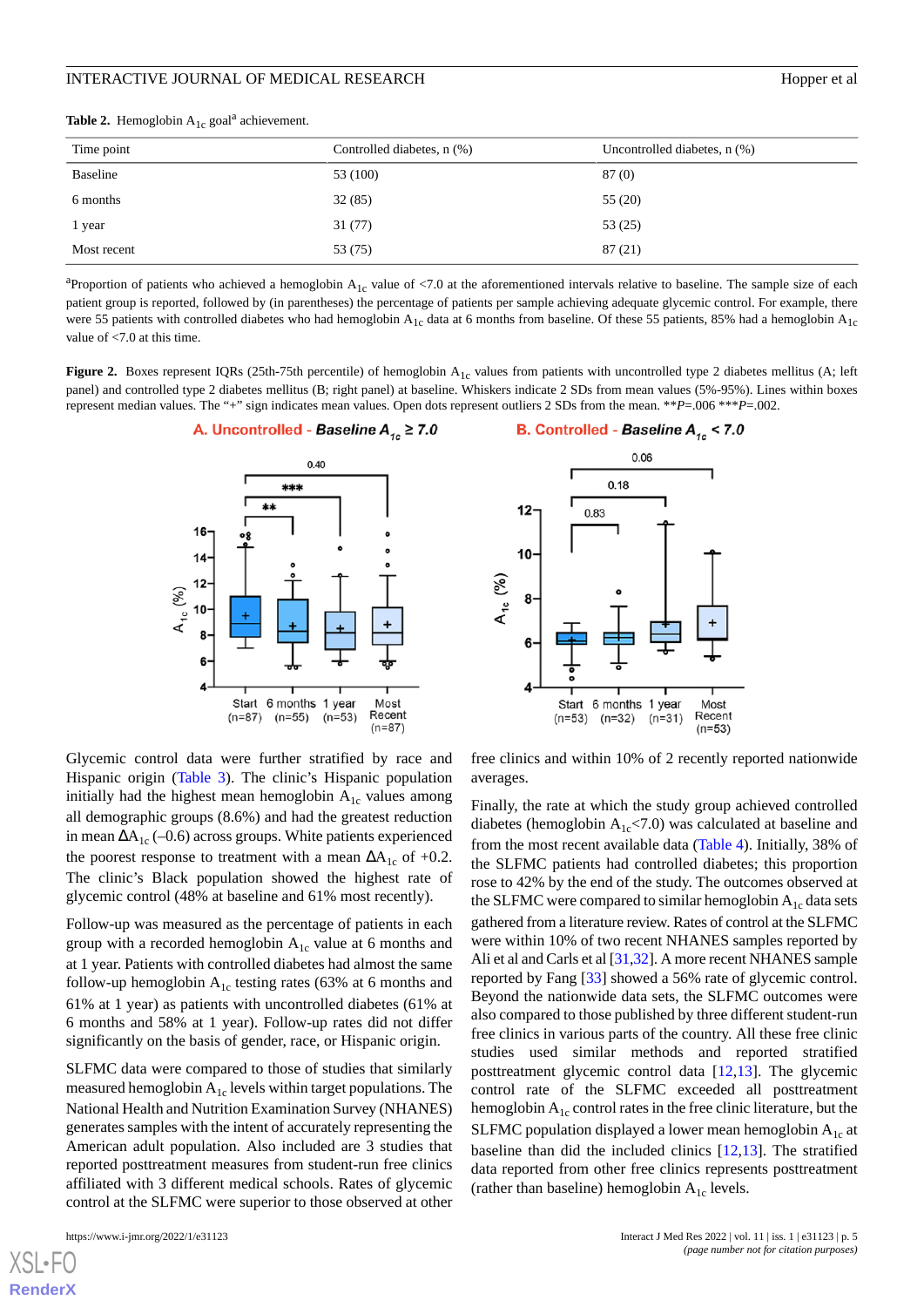<span id="page-5-0"></span>Table 3. Hemoglobin A<sub>1c</sub> data stratified by race and Hispanic origin among patients at St. Luke's Free Medical Clinic.

| Metric                                                                                       | Non-Hispanic White $(n=57)$ | Black $(n=33)$ | Hispanic $(n=47)$ |  |
|----------------------------------------------------------------------------------------------|-----------------------------|----------------|-------------------|--|
| Hemoglobin $A_{1c}$ value at baseline, mean                                                  | 8.0                         | 7.9            | 8.6               |  |
| $\Delta A_{1c}^a$ , mean                                                                     | $+0.2$                      | $-0.3$         | $-0.6$            |  |
| $\Delta A_{1c}$ in patients with controlled diabetes, mean (n)                               | $+1.0(22)$                  | $-0.3(16)$     | $+0.6(14)$        |  |
| $\Delta A_{1c}$ in patients with uncontrolled diabetes, mean (n)                             | $-0.4(35)$                  | $-0.9(17)$     | $-1.1(33)$        |  |
| Proportion of patients with a hemoglobin $A_{1c}$ value of <7.0 at<br>baseline, %            | 39                          | 48             | 30                |  |
| Proportion of patients with a hemoglobin $A_{1c}$ value of <7.0<br>measured most recently, % | 37                          | 61             | 34                |  |

<span id="page-5-1"></span> ${}^a\Delta A_{1c}$ : change in hemoglobin  $A_{1c}$  values; "+" indicates an increase and "-" indicates a decrease.

**Table 4.** Cross-comparison of hemoglobin A<sub>1c</sub> data.

| Hemoglobin<br>$A_{1c}$ value, %             | SLFMC <sup>a</sup><br>baseline mea-<br>surement<br>$(N=140)$ | <b>SLFMC</b> most<br>recent mea-<br>surement<br>$(N=140)$ | NHANES <sup>b</sup><br>2007-2010 da-<br>ta $(N=1444)$ | <b>NHANES</b><br>2011-2014 da-<br>ta $(N=1326)$ | <b>NHANES</b><br>2011-2016 da-<br>ta $(N=5800)$ | $UCSDc$ Free<br>Clinic data<br>$(N=181)$ | Vanderbilt<br>University<br>Free Clinic da-<br>ta $(N=45)$ | Icahn School<br>of Medicine<br>Free Clinic da-<br>ta $(N=44)$ |
|---------------------------------------------|--------------------------------------------------------------|-----------------------------------------------------------|-------------------------------------------------------|-------------------------------------------------|-------------------------------------------------|------------------------------------------|------------------------------------------------------------|---------------------------------------------------------------|
| < 7.0, %                                    | 38                                                           | 42                                                        | 52                                                    | 51                                              | 56                                              | 30                                       | 38                                                         | 21                                                            |
| $7.0 - 8.0, %$                              | 20                                                           | 20                                                        | 27                                                    | 21                                              | $-$ <sup>d</sup>                                | 29                                       | 24                                                         | 18                                                            |
| >8.0, %                                     | 42                                                           | 38                                                        | 21                                                    | 28                                              |                                                 | 41                                       | 38                                                         | 61                                                            |
| Hemoglobin<br>$A_{1c}$ , mean               | 8.3                                                          | 8.3                                                       | 7.2                                                   |                                                 | 7.2                                             | 9.2                                      | 9.6                                                        | 10.1                                                          |
| $\Delta A_{1c}^{\text{e}}$ , mean           | $-0.3$                                                       | $-0.3$                                                    |                                                       |                                                 |                                                 | $-1.0$                                   | $-1.7$                                                     | $-1.3$                                                        |
| Most recent<br>hemoglobin $A_{1c}$<br>value | 8.0                                                          | 8.0                                                       |                                                       |                                                 |                                                 | 8.2                                      | 7.9                                                        | 8.8                                                           |

a SLFMC: St. Luke's Free Medical Clinic.

<sup>b</sup>NHANES: National Health and Nutrition Examination Survey.

<sup>c</sup>UCSD: University of California San Diego.

<sup>d</sup>—: not applicable.

 $e_{\Delta A_{1c}}$ : change in hemoglobin A<sub>1c</sub> values.

# *Discussion*

## **Principal Findings**

In analyzing the follow-up behaviors of the SLFMC's patients, we noted no significant difference in follow-up rates between patients with controlled and those with uncontrolled diabetes. However, there were some differences between the follow-up rates of different ethnic groups at the SLFMC. Prior research shows that Black and Hispanic patients tend to have higher baseline hemoglobin  $A_{1c}$  levels  $[34-37]$  $[34-37]$  $[34-37]$  and poorer self-management of diabetes, are less likely to achieve good glycemic control with treatment [\[38](#page-8-9)], and are more likely to experience diabetes-related complications resulting in worse diabetes outcomes and higher rates of mortality than non-Hispanic White patients [[39\]](#page-8-10). Hispanic patients may specifically face obstacles associated with cultural differences between patients and providers, placing them at an increased risk for underuse of services, poor-quality care, and worse

outcomes compared with non-Hispanic Whites [\[40](#page-8-11)]. The literature suggests that language barriers have a negative influence on health behaviors and outcomes among Latino patients [\[41](#page-8-12)]. To our knowledge, no unifying theory explains these known discrepancies in hemoglobin  $A_{1c}$  values among ethnic groups.

Black and Hispanic patients at the SLFMC defied the data cited above, with higher use of resources and better health outcomes than non-Hispanic White patients at the clinic [\(Table 3\)](#page-5-0). Hispanic patients had a mean  $\Delta A_{1c}$  of –0.6 while enrolled at the SLFMC. Black patients had a remarkable 61% glycemic control rate by the end of the study, which was the highest of any other race. SLFMC provides free care, including many free prescription medications, and we believe that ease of access to care is a primary driver of the trend-reversing outcomes achieved by the SLFMC's Black and Hispanic patients with diabetes. Generally, Black and Hispanic populations are subject to disproportionately low health care access [\[42](#page-8-13),[43\]](#page-8-14). Furthermore,

```
XSL•FO
RenderX
```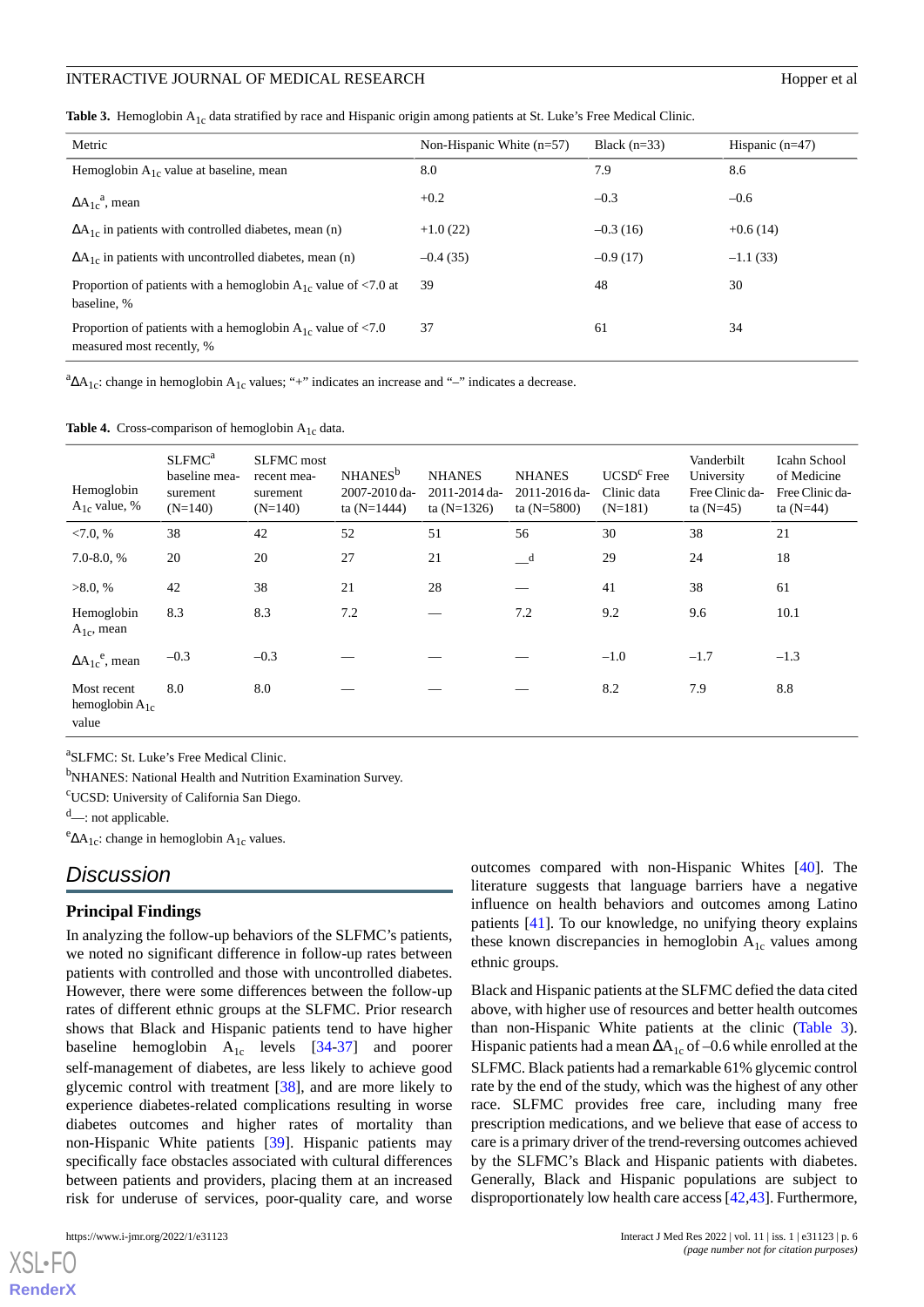#### INTERACTIVE JOURNAL OF MEDICAL RESEARCH **EXAMPLE 2008** Hopper et al.

patient trust in providers is a direct predictor of subjective treatment effect [[44,](#page-8-15)[45\]](#page-8-16). The authors offer the following original thoughts on care for minorities within the free clinic setting: we suggest that patients are more likely to trust practitioners who provide their services free of charge. It is likely that patients feel more comfortable and less intimidated in the setting of charitable care compared to payment-based models. We also suggest that the ratio of immigrants in the Hispanic population is higher than that in other ethnicities [[46\]](#page-8-17). We think that immigrants are more likely to use free health services out of appreciation for some of the things that American culture takes for granted. The aforementioned factors probably influenced the stronger improvements in hemoglobin  $A_{1c}$  values observed in Black and Hispanic patients than in Non-Hispanic White patients ([Table 3\)](#page-5-0).

Free clinic populations universally show hemoglobin  $A_{1c}$ averages at least a full point above nationwide averages for adults with diabetes [\(Table 4](#page-5-1)). The NHANES, which was chosen as the national comparison data set, generates annual samples with the intent of representing the American population as a whole. Most of the patients included in the NHANES sample have health insurance coverage; hence, NHANES suitably represents the glycemic control of the insured population. The SLFMC data are encouraging and suggest that free clinics may be able to approach the quality of care provided by traditional models of outpatient practices.

The glycemic control data gained in this study add to the growing body of knowledge characterizing the health of patients who utilize free clinic services. At baseline, The SLFMC population demonstrated the highest rate of controlled diabetes (38%) and the lowest mean hemoglobin  $A_{1c}$  value (8.3) observed in free clinic outcome literature, as well as the smallest mean improvement in hemoglobin  $A_{1c}$  values (-0.3). These findings are likely attributable to the relatively good health of the clinic's population at the start the study. The COVID-19 pandemic occurred within the study timeline, and it probably influenced the modest mean improvement in hemoglobin  $A_{1c}$  value of -0.3. Altogether, this study presents the current best-case scenario of free clinic glycemic control at baseline.

Quantifying free clinic quality of care is a matter of importance to individual free clinics for the purpose of fundraising, but this aim is complicated by many factors. One such factor is time. The SLFMC has used paper charts for decades and has not completely transitioned to electronic medical records (EMRs). Many other free clinics are likely in the same situation because EMRs are costly to adopt. Sifting through paper charts takes more time than searching through a well-kept EMR. Another factor is available labor. Volunteer providers may not always be able to spare the time it takes to write up and publish outcomes. Despite obstacles of time and cost, the NAFC recently approved quality reporting standards, which it expects each member clinic to abide by. This presents a valuable professional growth opportunity for medical students and other postgraduate medical professionals. We recommend that free clinics take further initiative and publish outcomes when possible.

# **Limitations**

The retrospective cross-sectional design is limited in scope and cannot explain relationships between variables. Study data were extracted largely from paper charts and were subject to potential inaccuracies. The clinic is currently transitioning from a paper chart system to an EMR, and some charts were unavailable for evaluation. The SLFMC yielded a population of 140 patients with diabetes with a unique demographic profile that may not generalize well to other clinics. Furthermore, this study did not consider the specific diabetes treatment modalities provided to each patient (pharmaceuticals, nutrition counseling, home glucose monitoring, etc) which were excluded from the study because treatment varies widely across patients and providers. One final limitation is that not all patients had the same number of follow-up hemoglobin  $A_{1c}$  tests—such variations were possibly due to, for example, duration of enrollment (including loss to follow-up) and missed appointments.

## **Conclusions**

This report highlights a free clinic diabetes treatment program that provides significant benefits to patients with uncontrolled T2DM. The SLFMC was successful in treating minority patients, with uncontrolled Black and Hispanic patients showing a mean 1% improvement in hemoglobin  $A_{1c}$  values. Rates of glycemic control at the SLFMC were superior to those observed at other free clinics and within 10% below two recently reported nationwide averages. This study presents one of the largest sample sizes yet observed in the free clinic hemoglobin  $A_{1c}$ literature. Limitations include loss to follow-up and incomplete patient records. Meta-analysis of comparable outcomes data is the intuitive next step in the journey toward a better understanding of the quality of care provided at free clinics.

# **Acknowledgments**

We would like to thank Patsy Whitney (executive director of the SLFMC), Petra Warren, MD, Nancy Anderson (registered nurse), and Julie Darnell, PhD.

## <span id="page-6-0"></span>**Conflicts of Interest**

None declared.

# **References**

[XSL](http://www.w3.org/Style/XSL)•FO **[RenderX](http://www.renderx.com/)**

1. Darnell JS. Free clinics in the United States: a nationwide survey. Arch Intern Med 2010 Jun 14;170(11):946-953. [doi: [10.1001/archinternmed.2010.107\]](http://dx.doi.org/10.1001/archinternmed.2010.107) [Medline: [20548006](http://www.ncbi.nlm.nih.gov/entrez/query.fcgi?cmd=Retrieve&db=PubMed&list_uids=20548006&dopt=Abstract)]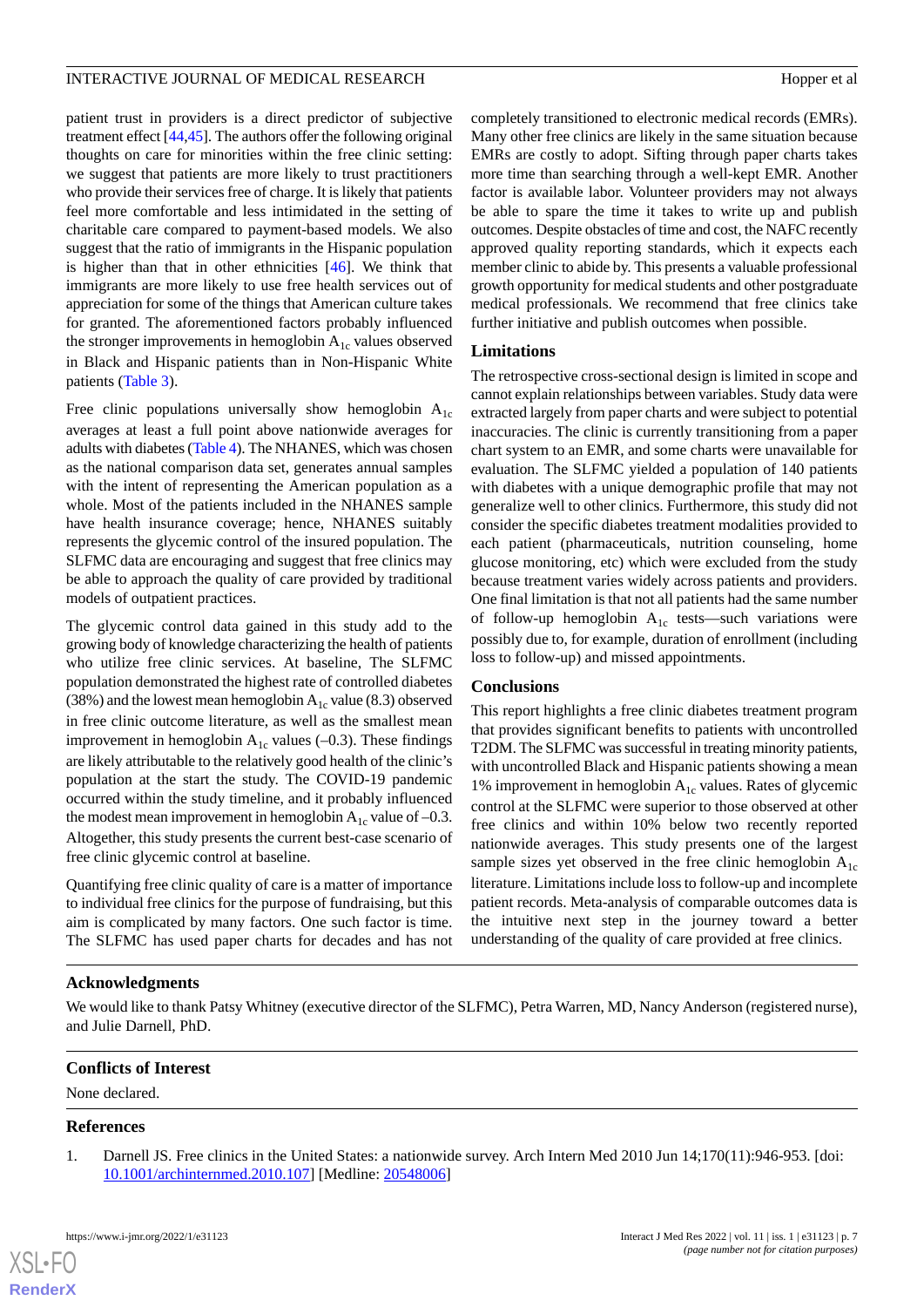- <span id="page-7-0"></span>2. Lewin M, Altman S, Institute of Medicine (US) Committee on the Changing Market, Managed Care, and the Future Viability of Safety Net Providers. Americas's Health Care Safety Net: Intact but Endangered. Washington, DC: National Academies Press; 2000.
- <span id="page-7-1"></span>3. Moore SL, Fischer I, Havranek EP. Translating Health Services Research into Practice in the Safety Net. Health Serv Res 2016 Feb;51(1):16-31 [\[FREE Full text\]](http://europepmc.org/abstract/MED/26646189) [doi: [10.1111/1475-6773.12341](http://dx.doi.org/10.1111/1475-6773.12341)] [Medline: [26646189\]](http://www.ncbi.nlm.nih.gov/entrez/query.fcgi?cmd=Retrieve&db=PubMed&list_uids=26646189&dopt=Abstract)
- 4. Nguyen OK, Makam AN, Halm EA. National Use of Safety-Net Clinics for Primary Care among Adults with Non-Medicaid Insurance in the United States. PLoS One 2016;11(3):e0151610 [[FREE Full text](https://dx.plos.org/10.1371/journal.pone.0151610)] [doi: [10.1371/journal.pone.0151610\]](http://dx.doi.org/10.1371/journal.pone.0151610) [Medline: [27027617](http://www.ncbi.nlm.nih.gov/entrez/query.fcgi?cmd=Retrieve&db=PubMed&list_uids=27027617&dopt=Abstract)]
- <span id="page-7-3"></span><span id="page-7-2"></span>5. Darnell J. What is the role of free clinics in the safety net? Med Care 2011 Nov;49(11):978-984. [doi: [10.1097/MLR.0b013e3182358e6d\]](http://dx.doi.org/10.1097/MLR.0b013e3182358e6d) [Medline: [22005605\]](http://www.ncbi.nlm.nih.gov/entrez/query.fcgi?cmd=Retrieve&db=PubMed&list_uids=22005605&dopt=Abstract)
- <span id="page-7-4"></span>6. National Association of Free and Charitable Clinics. Definition of a Free or Charitable Clinic. URL: [https://www.](https://www.nafcclinics.org/content/clinics) [nafcclinics.org/content/clinics](https://www.nafcclinics.org/content/clinics) [accessed 2021-01-19]
- <span id="page-7-5"></span>7. National Association of Free and Charitable Clinics Launches Membership Quality Standards Program. National Association of Free and Charitable Clinics. 2020 Jun 10. URL: [https://www.nafcclinics.org/sites/default/files/](https://www.nafcclinics.org/sites/default/files/NAFC%20Quality%20Standards_2.pdf) [NAFC%20Quality%20Standards\\_2.pdf](https://www.nafcclinics.org/sites/default/files/NAFC%20Quality%20Standards_2.pdf) [accessed 2021-02-21]
- 8. Atkinson B, Uichanco L, Kattih Z. Review of Hypertension Management at University of South Florida BRIDGE Clinic. J Student-Run Clin 2018;4(1).
- 9. Rojas S, Smith S, Rojas S, Vaida F. Longitudinal hyperlipidemia outcomes at three student-run free clinic sites. Fam Med 2015 Apr;47(4):309-314 [[FREE Full text](http://www.stfm.org/FamilyMedicine/Vol47Issue4/Rojas309)] [Medline: [25853603](http://www.ncbi.nlm.nih.gov/entrez/query.fcgi?cmd=Retrieve&db=PubMed&list_uids=25853603&dopt=Abstract)]
- 10. Smith SD, Marrone L, Gomez A, Johnson ML, Edland SD, Beck E. Clinical outcomes of diabetic patients at a student-run free clinic project. Fam Med 2014 Mar;46(3):198-203 [\[FREE Full text\]](http://www.stfm.org/FamilyMedicine/Vol46Issue3/Smith198) [Medline: [24652638\]](http://www.ncbi.nlm.nih.gov/entrez/query.fcgi?cmd=Retrieve&db=PubMed&list_uids=24652638&dopt=Abstract)
- <span id="page-7-18"></span>11. Zucker J, Gillen J, Ackrivo J, Schroeder R, Keller S. Hypertension management in a student-run free clinic: meeting national standards? Acad Med 2011 Feb;86(2):239-245. [doi: [10.1097/ACM.0b013e31820465e0](http://dx.doi.org/10.1097/ACM.0b013e31820465e0)] [Medline: [21169778\]](http://www.ncbi.nlm.nih.gov/entrez/query.fcgi?cmd=Retrieve&db=PubMed&list_uids=21169778&dopt=Abstract)
- <span id="page-7-6"></span>12. Gorrindo P, Peltz A, Ladner TR, Reddy I, Miller BM, Miller RF, et al. Medical students as health educators at a student-run free clinic: improving the clinical outcomes of diabetic patients. Acad Med 2014 Apr;89(4):625-631 [[FREE Full text](https://journals.lww.com/24556762.pmid)] [doi: [10.1097/ACM.0000000000000164\]](http://dx.doi.org/10.1097/ACM.0000000000000164) [Medline: [24556762](http://www.ncbi.nlm.nih.gov/entrez/query.fcgi?cmd=Retrieve&db=PubMed&list_uids=24556762&dopt=Abstract)]
- <span id="page-7-8"></span><span id="page-7-7"></span>13. Laitman B, Mosley G, Thomas D, Meah Y. How Well Does a Student-Run Free Clinic Care for Diabetic Patients? A Retrospective Study of the East Harlem Health Outreach Partnership. J Student-Run Clin 2017;3(1):1-9.
- <span id="page-7-9"></span>14. Keisler-Starkey K, Bunch L. Health Insurance Coverage in the United States: 2020. United States Census Bureau. 2021 Sep 14. URL:<https://www.census.gov/library/publications/2021/demo/p60-274.html> [accessed 2022-01-13]
- <span id="page-7-10"></span>15. Health Insurance Coverage: Estimates from the National Health Interview Survey (2010-2020). Centers for Disease Control and Prevention. URL: <https://www.cdc.gov/nchs/nhis/healthinsurancecoverage.htm> [accessed 2021-04-18]
- <span id="page-7-11"></span>16. Health Insurance Coverage of Adults 19-64. Kaiser Family Foundation. URL: [https://tinyurl.com/ye2xw5cz](https://www.kff.org/other/state-indicator/adults-19-64/?currentTimeframe=0&selectedRows=%7B%22states%22:%7B%22south-carolina%22:%7B%7D%7D%7D&sortModel=%7B%22colId%22:%22Location%22,%22sort%22:%22asc%22%7D#notes) [accessed 2021-04-18]
- <span id="page-7-12"></span>17. Garfield R, Orgera K, Damico A. The Uninsured and the ACA: A Primer - Key Facts about Health Insurance and the Uninsured amidst Changes to the Affordable Care Act. Kaiser Family Foundation. 2019 Jan 25. URL: [https://tinyurl.com/](https://www.kff.org/report-section/the-uninsured-and-the-aca-a-primer-key-facts-about-health-insurance-and-the-uninsured-amidst-changes-to-the-affordable-care-act-what-are-the-financial-implications-of-lacking-insu/) [2p8ecnkb](https://www.kff.org/report-section/the-uninsured-and-the-aca-a-primer-key-facts-about-health-insurance-and-the-uninsured-amidst-changes-to-the-affordable-care-act-what-are-the-financial-implications-of-lacking-insu/) [accessed 2020-12-14]
- <span id="page-7-13"></span>18. Rhoades JA, Cohen SB. The Long-Term Uninsured in America, 2007-2010 (Selected Intervals): Estimates for the U.S. Civilian Noninstitutionalized Population under Age 65. In: Statistical Brief (Medical Expenditure Panel Survey. Rockville, MD: Agency for Healthcare Research and Quality; 2013.
- <span id="page-7-14"></span>19. Garfield R, Orgera K, Damico A. Key Facts about the Uninsured Population. Kaiser Family Foundation. URL: [https://www.](https://www.kff.org/uninsured/issue-brief/key-facts-about-the-uninsured-population/) [kff.org/uninsured/issue-brief/key-facts-about-the-uninsured-population/](https://www.kff.org/uninsured/issue-brief/key-facts-about-the-uninsured-population/) [accessed 2020-12-14]
- <span id="page-7-15"></span>20. Transmission of material in this news release is embargoed until 8:30 a.m. (EDT) Friday, May 8, 2020. Bureau of Labor Statistics, US Department of Labor. URL: [https://www.bls.gov/news.release/archives/empsit\\_05082020.pdf](https://www.bls.gov/news.release/archives/empsit_05082020.pdf) [accessed 2020-05-08]
- <span id="page-7-16"></span>21. Unemployment Insurance Weekly Claims: Week of May 9, 2020. US Department of Labor. URL: [https://oui.doleta.gov/](https://oui.doleta.gov/press/2020/051420.pdf) [press/2020/051420.pdf](https://oui.doleta.gov/press/2020/051420.pdf) [accessed 2020-05-21]
- <span id="page-7-19"></span>22. Carter CL. Race, Resources, and Income Profiles. Data Visualization of Census Tracts in Spartanburg. South Carolina Commission for Minority Affairs. 2019. URL: [https://dc.statelibrary.sc.gov/bitstream/handle/10827/33168/](https://dc.statelibrary.sc.gov/bitstream/handle/10827/33168/CMA_Race_Resources_and_Income_Profiles_2019-12.pdf?sequence=1) [CMA\\_Race\\_Resources\\_and\\_Income\\_Profiles\\_2019-12.pdf?sequence=1](https://dc.statelibrary.sc.gov/bitstream/handle/10827/33168/CMA_Race_Resources_and_Income_Profiles_2019-12.pdf?sequence=1) [accessed 2021-04-18]
- <span id="page-7-17"></span>23. American Diabetes Association. 6. Glycemic Targets:. Diabetes Care 2019 Jan;42(Suppl 1):S61-S70. [doi: [10.2337/dc19-S006](http://dx.doi.org/10.2337/dc19-S006)] [Medline: [30559232\]](http://www.ncbi.nlm.nih.gov/entrez/query.fcgi?cmd=Retrieve&db=PubMed&list_uids=30559232&dopt=Abstract)
- 24. Health Insurance Exchange: 2020 Quality Rating System Measure Technical Specifications. Centers for Medicare & Medicaid Services. 2019. URL: [https://www.cms.gov/Medicare/Quality-Initiatives-Patient-Assessment-Instruments/](https://www.cms.gov/Medicare/Quality-Initiatives-Patient-Assessment-Instruments/QualityInitiativesGenInfo/Downloads/2020-QRS-Measure-Tech-Specs_20190925_508.pdf) [QualityInitiativesGenInfo/Downloads/2020-QRS-Measure-Tech-Specs\\_20190925\\_508.pdf](https://www.cms.gov/Medicare/Quality-Initiatives-Patient-Assessment-Instruments/QualityInitiativesGenInfo/Downloads/2020-QRS-Measure-Tech-Specs_20190925_508.pdf) [accessed 2021-01-10]
- 25. Centers for Medicare & Medicaid Services. URL: [https://cmit.cms.gov/CMIT\\_public/](https://cmit.cms.gov/CMIT_public/ViewMeasureProgramDetails?measureId=2837&measureProgramId=2530) [ViewMeasureProgramDetails?measureId=2837&measureProgramId=2530](https://cmit.cms.gov/CMIT_public/ViewMeasureProgramDetails?measureId=2837&measureProgramId=2530) [accessed 2021-01-10]

[XSL](http://www.w3.org/Style/XSL)•FO **[RenderX](http://www.renderx.com/)**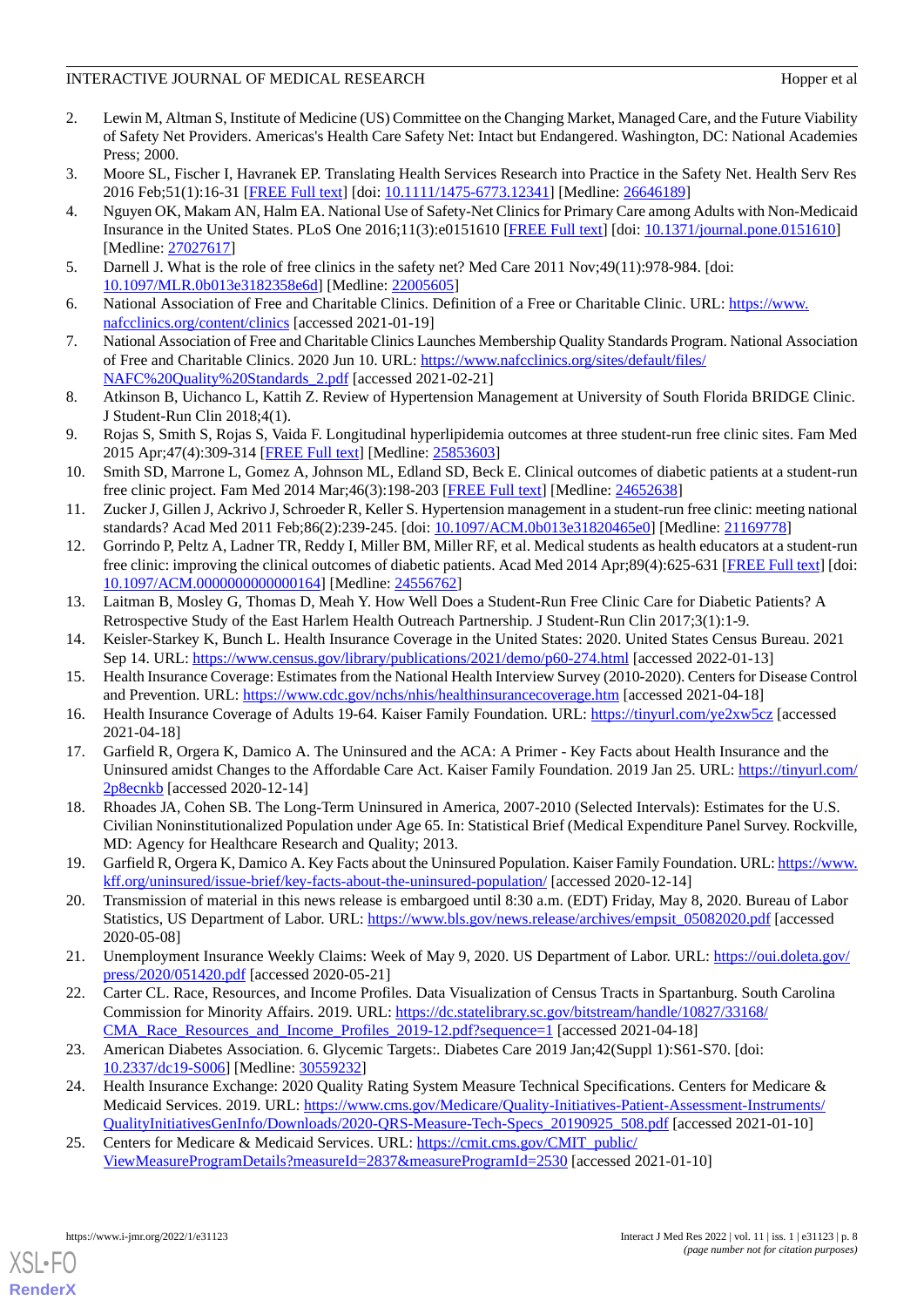- <span id="page-8-0"></span>26. Diabetes Control Complications Trial Research Group, Nathan DM, Genuth S, Lachin J, Cleary P, Crofford O, et al. The effect of intensive treatment of diabetes on the development and progression of long-term complications in insulin-dependent diabetes mellitus. N Engl J Med 1993 Sep 30;329(14):977-986. [doi: [10.1056/NEJM199309303291401](http://dx.doi.org/10.1056/NEJM199309303291401)] [Medline: [8366922](http://www.ncbi.nlm.nih.gov/entrez/query.fcgi?cmd=Retrieve&db=PubMed&list_uids=8366922&dopt=Abstract)]
- <span id="page-8-1"></span>27. HbA1c and Estimated Average Glucose (eAG). National Institutes of Diabetes and Digestive and Kidney Diseases. 2010. URL: <http://www.ngsp.org/A1ceAG.asp> [accessed 2021-01-10]
- 28. Stratton I, Adler A, Neil H, Matthews DR, Manley SE, Cull CA, et al. Association of glycaemia with macrovascular and microvascular complications of type 2 diabetes (UKPDS 35): prospective observational study. BMJ 2000 Aug 12;321(7258):405-412 [[FREE Full text](http://europepmc.org/abstract/MED/10938048)] [doi: [10.1136/bmj.321.7258.405\]](http://dx.doi.org/10.1136/bmj.321.7258.405) [Medline: [10938048\]](http://www.ncbi.nlm.nih.gov/entrez/query.fcgi?cmd=Retrieve&db=PubMed&list_uids=10938048&dopt=Abstract)
- <span id="page-8-3"></span><span id="page-8-2"></span>29. Spartanburg County Community Health Needs Assessment. University of South Carolina. 2019 Dec 13. URL: [https://tinyurl.](https://static1.squarespace.com/static/5a33e576b7411c1532a31412/t/5dfa845db5d24a35631c9f3c/1576698982138/CHNA%2BPublic%2BReport_2019.pdf) [com/3mxsry8t](https://static1.squarespace.com/static/5a33e576b7411c1532a31412/t/5dfa845db5d24a35631c9f3c/1576698982138/CHNA%2BPublic%2BReport_2019.pdf) [accessed 2021-02-28]
- <span id="page-8-4"></span>30. Brady K. The Status of Public Health in Spartanburg County, SC. Metropolitan Studies Institute at University of South Carolina Upstate. 2016. URL: [https://tinyurl.com/ycyf4vfw](https://www.strategicspartanburg.org/files/The%20Status%20of%20Public%20Health,%20Spartanburg%20County%202016%20Update.pdf) [accessed 2021-02-28]
- <span id="page-8-5"></span>31. Carls G, Huynh J, Tuttle E, Yee J, Edelman SV. Achievement of Glycated Hemoglobin Goals in the US Remains Unchanged Through 2014. Diabetes Ther 2017 Aug;8(4):863-873 [\[FREE Full text\]](http://europepmc.org/abstract/MED/28646411) [doi: [10.1007/s13300-017-0280-5](http://dx.doi.org/10.1007/s13300-017-0280-5)] [Medline: [28646411](http://www.ncbi.nlm.nih.gov/entrez/query.fcgi?cmd=Retrieve&db=PubMed&list_uids=28646411&dopt=Abstract)]
- <span id="page-8-6"></span>32. Ali MK, Bullard KM, Saaddine JB, Cowie CC, Imperatore G, Gregg EW. Achievement of goals in U.S. diabetes care, 1999-2010. N Engl J Med 2013 Apr 25;368(17):1613-1624. [doi: [10.1056/NEJMsa1213829](http://dx.doi.org/10.1056/NEJMsa1213829)] [Medline: [23614587](http://www.ncbi.nlm.nih.gov/entrez/query.fcgi?cmd=Retrieve&db=PubMed&list_uids=23614587&dopt=Abstract)]
- <span id="page-8-7"></span>33. Fang M. Trends in Diabetes Management Among US Adults: 1999-2016. J Gen Intern Med 2020 May;35(5):1427-1434 [[FREE Full text](http://europepmc.org/abstract/MED/31898135)] [doi: [10.1007/s11606-019-05587-2\]](http://dx.doi.org/10.1007/s11606-019-05587-2) [Medline: [31898135](http://www.ncbi.nlm.nih.gov/entrez/query.fcgi?cmd=Retrieve&db=PubMed&list_uids=31898135&dopt=Abstract)]
- 34. Herman WH, Ma Y, Uwaifo G, Haffner S, Kahn SE, Horton ES, Diabetes Prevention Program Research Group. Differences in A1C by race and ethnicity among patients with impaired glucose tolerance in the Diabetes Prevention Program. Diabetes Care 2007 Oct 29;30(10):2453-2457 [[FREE Full text](http://europepmc.org/abstract/MED/17536077)] [doi: [10.2337/dc06-2003](http://dx.doi.org/10.2337/dc06-2003)] [Medline: [17536077](http://www.ncbi.nlm.nih.gov/entrez/query.fcgi?cmd=Retrieve&db=PubMed&list_uids=17536077&dopt=Abstract)]
- 35. Herman W, Dungan K, Wolffenbuttel B, Buse JB, Fahrbach JL, Jiang H, et al. Racial and ethnic differences in mean plasma glucose, hemoglobin A1c, and 1,5-anhydroglucitol in over 2000 patients with type 2 diabetes. J Clin Endocrinol Metab 2009 May;94(5):1689-1694. [doi: [10.1210/jc.2008-1940\]](http://dx.doi.org/10.1210/jc.2008-1940) [Medline: [19276235](http://www.ncbi.nlm.nih.gov/entrez/query.fcgi?cmd=Retrieve&db=PubMed&list_uids=19276235&dopt=Abstract)]
- <span id="page-8-8"></span>36. Ziemer D, Kolm P, Weintraub W, Vaccarino V, Rhee MK, Twombly JG, et al. Glucose-independent, black-white differences in hemoglobin A1c levels: a cross-sectional analysis of 2 studies. Ann Intern Med 2010 Jun 15;152(12):770-777. [doi: [10.7326/0003-4819-152-12-201006150-00004](http://dx.doi.org/10.7326/0003-4819-152-12-201006150-00004)] [Medline: [20547905](http://www.ncbi.nlm.nih.gov/entrez/query.fcgi?cmd=Retrieve&db=PubMed&list_uids=20547905&dopt=Abstract)]
- <span id="page-8-10"></span><span id="page-8-9"></span>37. Kirk JK, Passmore LV, Bell RA, Narayan KV, D'Agostino RB, Arcury TA, et al. Disparities in A1C levels between Hispanic and non-Hispanic white adults with diabetes: a meta-analysis. Diabetes Care 2008 Feb;31(2):240-246. [doi: [10.2337/dc07-0382\]](http://dx.doi.org/10.2337/dc07-0382) [Medline: [17977939](http://www.ncbi.nlm.nih.gov/entrez/query.fcgi?cmd=Retrieve&db=PubMed&list_uids=17977939&dopt=Abstract)]
- <span id="page-8-11"></span>38. Campbell JA, Walker RJ, Smalls BL, Egede LE. Glucose control in diabetes: the impact of racial differences on monitoring and outcomes. Endocrine 2012 Dec;42(3):471-482 [[FREE Full text\]](http://europepmc.org/abstract/MED/22815042) [doi: [10.1007/s12020-012-9744-6](http://dx.doi.org/10.1007/s12020-012-9744-6)] [Medline: [22815042\]](http://www.ncbi.nlm.nih.gov/entrez/query.fcgi?cmd=Retrieve&db=PubMed&list_uids=22815042&dopt=Abstract)
- <span id="page-8-12"></span>39. Diabetes Disparities Among Racial and Ethnic Minorities. US Department of Health and Human Services. URL: [https:/](https://archive.ahrq.gov/research/findings/factsheets/diabetes/diabdisp/diabdisp.html) [/archive.ahrq.gov/research/findings/factsheets/diabetes/diabdisp/diabdisp.html](https://archive.ahrq.gov/research/findings/factsheets/diabetes/diabdisp/diabdisp.html) [accessed 2021-03-28]
- 40. Brown AF, Gerzoff RB, Karter AJ, Gregg E, Safford M, Waitzfelder B, TRIAD Study Group. Health behaviors and quality of care among Latinos with diabetes in managed care. Am J Public Health 2003 Oct;93(10):1694-1698. [doi: [10.2105/ajph.93.10.1694](http://dx.doi.org/10.2105/ajph.93.10.1694)] [Medline: [14534224](http://www.ncbi.nlm.nih.gov/entrez/query.fcgi?cmd=Retrieve&db=PubMed&list_uids=14534224&dopt=Abstract)]
- <span id="page-8-14"></span><span id="page-8-13"></span>41. Fernandez A, Schillinger D, Warton EM, Adler N, Moffet HH, Schenker Y, et al. Language barriers, physician-patient language concordance, and glycemic control among insured Latinos with diabetes: the Diabetes Study of Northern California (DISTANCE). J Gen Intern Med 2011 Feb;26(2):170-176 [\[FREE Full text\]](http://europepmc.org/abstract/MED/20878497) [doi: [10.1007/s11606-010-1507-6](http://dx.doi.org/10.1007/s11606-010-1507-6)] [Medline: [20878497](http://www.ncbi.nlm.nih.gov/entrez/query.fcgi?cmd=Retrieve&db=PubMed&list_uids=20878497&dopt=Abstract)]
- <span id="page-8-15"></span>42. Canedo JR, Miller ST, Schlundt D, Fadden MK, Sanderson M. Racial/Ethnic Disparities in Diabetes Quality of Care: the Role of Healthcare Access and Socioeconomic Status. J Racial Ethn Health Disparities 2018 Feb;5(1):7-14 [[FREE Full](http://europepmc.org/abstract/MED/28078660) [text](http://europepmc.org/abstract/MED/28078660)] [doi: [10.1007/s40615-016-0335-8\]](http://dx.doi.org/10.1007/s40615-016-0335-8) [Medline: [28078660](http://www.ncbi.nlm.nih.gov/entrez/query.fcgi?cmd=Retrieve&db=PubMed&list_uids=28078660&dopt=Abstract)]
- <span id="page-8-16"></span>43. James CV, Moonesinghe R, Wilson-Frederick SM, Hall JE, Penman-Aguilar A, Bouye K. Racial/Ethnic Health Disparities Among Rural Adults - United States, 2012-2015. MMWR Surveill Summ 2017 Nov 17;66(23):1-9 [[FREE Full text](http://europepmc.org/abstract/MED/29145359)] [doi: [10.15585/mmwr.ss6623a1](http://dx.doi.org/10.15585/mmwr.ss6623a1)] [Medline: [29145359\]](http://www.ncbi.nlm.nih.gov/entrez/query.fcgi?cmd=Retrieve&db=PubMed&list_uids=29145359&dopt=Abstract)
- <span id="page-8-17"></span>44. Du L, Wu R, Chen X, Xu J, Ji H, Zhou L. Role of Treatment Adherence, Doctor-Patient Trust, and Communication in Predicting Treatment Effects Among Tuberculosis Patients: Difference Between Urban and Rural Areas. Patient Prefer Adherence 2020;14:2327-2336 [\[FREE Full text\]](https://dx.doi.org/10.2147/PPA.S277650) [doi: [10.2147/PPA.S277650\]](http://dx.doi.org/10.2147/PPA.S277650) [Medline: [33262582](http://www.ncbi.nlm.nih.gov/entrez/query.fcgi?cmd=Retrieve&db=PubMed&list_uids=33262582&dopt=Abstract)]
- 45. Birkhäuer J, Gaab J, Kossowsky J, Hasler S, Krummenacher P, Werner C, et al. Trust in the health care professional and health outcome: A meta-analysis. PLoS One 2017;12(2):e0170988 [[FREE Full text](https://dx.plos.org/10.1371/journal.pone.0170988)] [doi: [10.1371/journal.pone.0170988](http://dx.doi.org/10.1371/journal.pone.0170988)] [Medline: [28170443](http://www.ncbi.nlm.nih.gov/entrez/query.fcgi?cmd=Retrieve&db=PubMed&list_uids=28170443&dopt=Abstract)]
- 46. Key findings about U.S. immigrants. Pew Research Center. 2020 Aug 20. URL: [https://www.pewresearch.org/fact-tank/](https://www.pewresearch.org/fact-tank/2020/08/20/key-findings-about-u-s-immigrants/) [2020/08/20/key-findings-about-u-s-immigrants/](https://www.pewresearch.org/fact-tank/2020/08/20/key-findings-about-u-s-immigrants/) [accessed 2021-09-24]



[XSL](http://www.w3.org/Style/XSL)•FO **[RenderX](http://www.renderx.com/)**